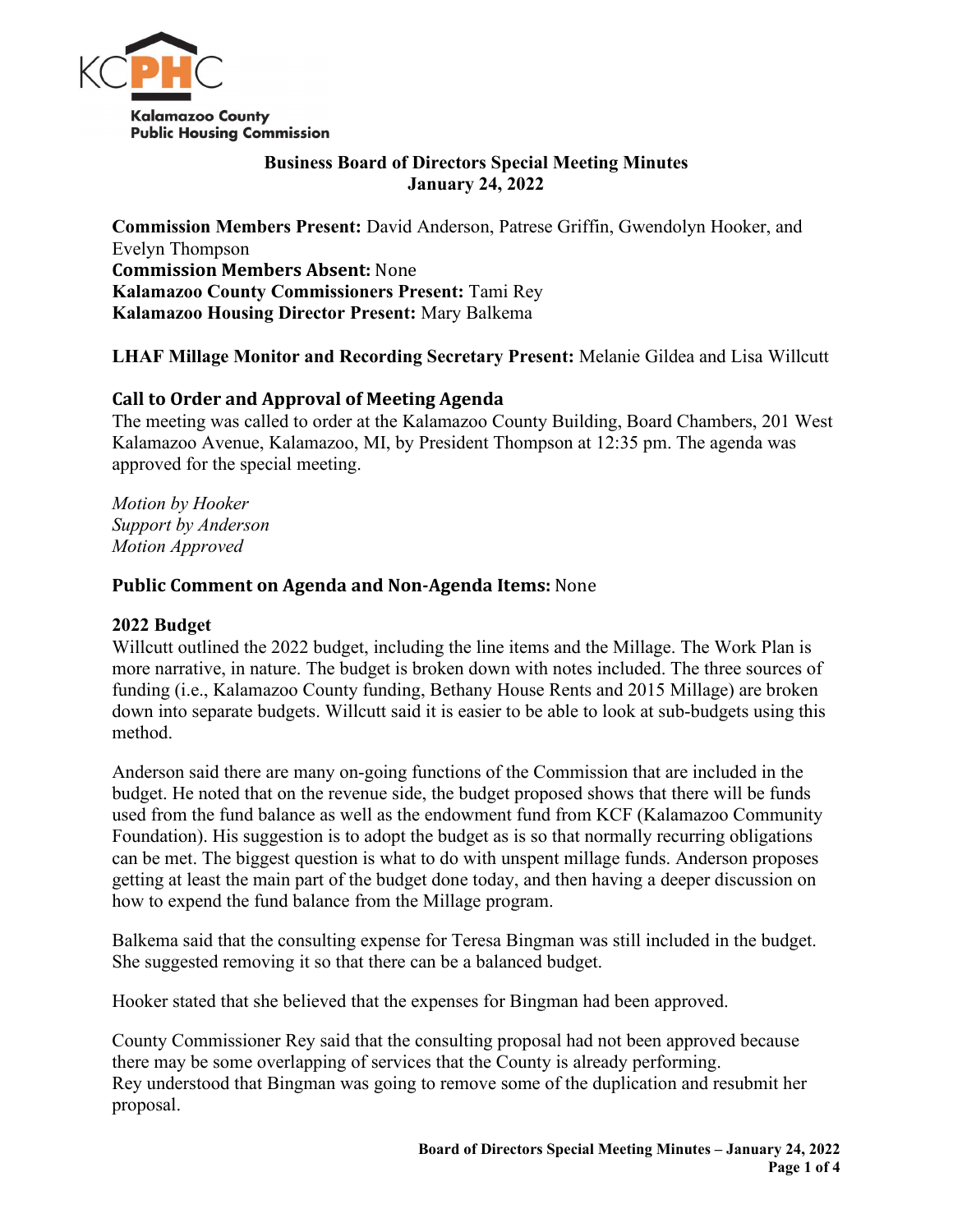

Balkema suggested leaving the \$60,000 in the budget and determining uses at a later time by amending the budget. Willcutt explained that this would still result in a balanced budget because either a grant will be written, or fund balance will be used. Anderson said the budget needs to be based on funding sources that the PHC has in place already, not just theoretical. He added that amending the budget would be a better solution.

Hooker disagrees with making a general allocation to make the budget balance.

Griffin wanted to make sure she understood the discussion as she was not present at the previous meeting. In summary, the \$60,000 had been approved during the December meeting for consulting services from Bingman; however, due to overlap with some of the services that the county already provides, Bingman was going to remove some of the duplicate work and resubmit. Thompson confirmed Griffin's understanding was correct and said she received an email from Bingman with a revised proposal; however, the proposal did not change. She said circling back to Bingman would be necessary.

Anderson said the best practice for the KCPHC would be to determine as a group what language is needed for each line item and define the scope of work that Bingman and others could bid on. In this way, multiple bids could be obtained for the work required.

Willcutt suggested that the difference between the \$60,000 and the amount budgeted in Grants/Fund Balance, which totaled \$11,089 could be budgeted in the Consulting/Commissions Expense line item. Anderson suggested changing the explanation in the notes related to Consulting Commissions Expense to a more general description instead of earmarking the funds solely for expenditure with Bingman. He suggested some language. Hooker disagreed as the funds in this category were approved for Bingman. Griffin asked that equity be addressed in the description of this line item.

It was agreed to change the line item amounts for Grants to \$0, and Consulting/Commissions Expense to \$11,098. Willcutt will make those changes.

Anderson made a motion to approve the 2022 budget and that the line item description for Commission/Consulting Expense state that it is for program investments related to equity to be determined in 2022 by the KCPHC.

*Motion by Anderson Support by Griffin*

Commissioners voted as follows: Griffin-Yes Anderson-Yes Thompson-Yes Hooker-No

*Motion Approved*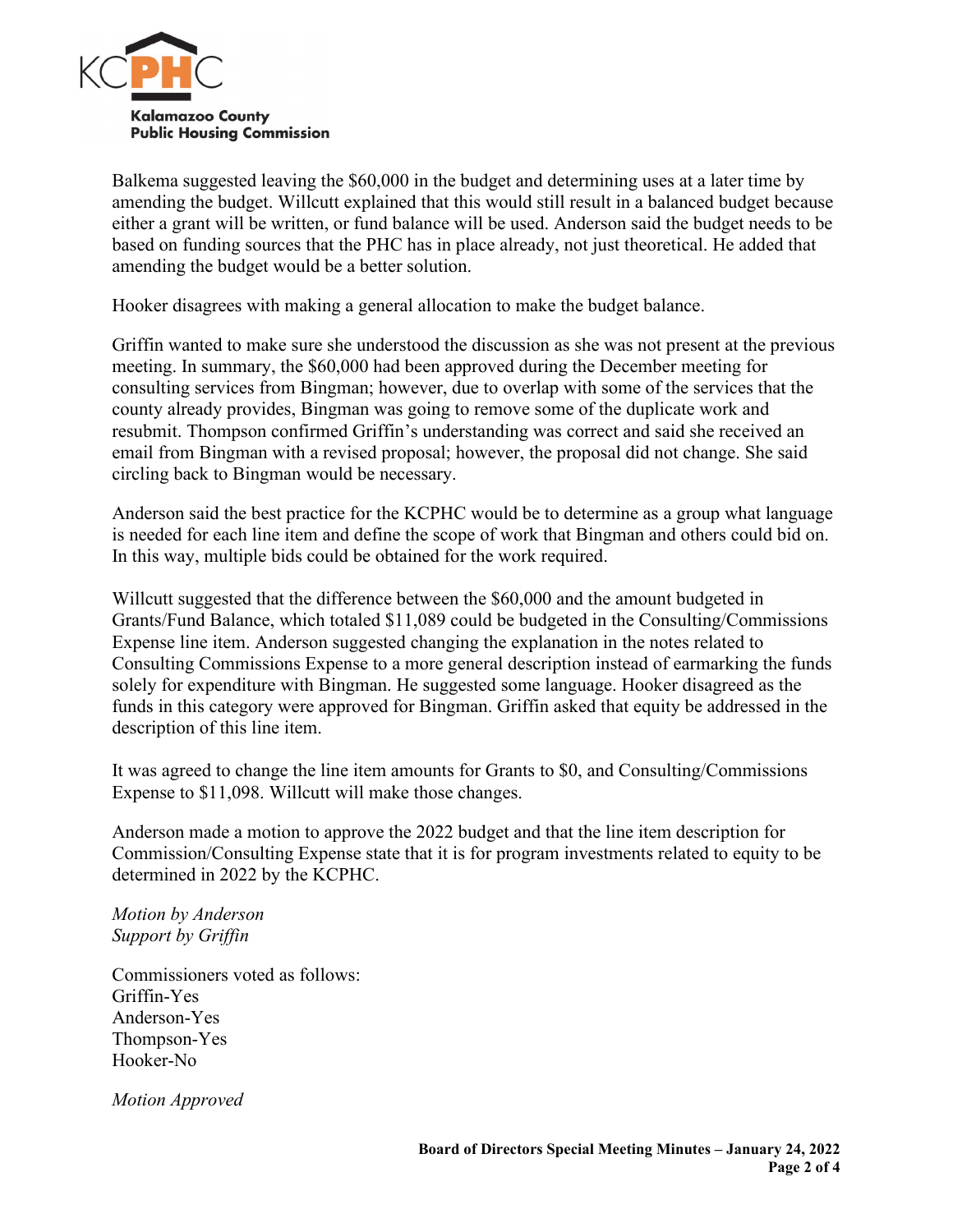

Willcutt will provide the 2022 budget and will draft a narrative Work Plan so that it can be submitted to the County for approval.

### **2015 Millage Budget & Work Plan**

Willcutt said that in the budget just approved there is \$1.3 million to allocate through the Millage Work Plan. Balkema explained that Work Plan, MOU and budget will be presented to the County Board by President Thompson.

Balkema suggested that once the Work Plan is presented to the County Board, the KCPHC can determine the specifics, she believes it can be general for now, but the Work Plan needs to go to the County Board. Willcutt noted that the MOU has always come from the County. Balkema can add the Work Plan into the MOU, and have the attorney look it over.

Willcutt shared the previous Work Plan. Thompson asked that Willcutt review the Plan with the commission. Willcut noted that the goal section of the Plan will guide what is to be done with the \$1.3 million Millage fund balance. She thinks that the main goal would be to achieve stable housing for families with children. As she went on in the plan, she noted that there will likely be no evaluation piece. There are several ways to achieve these goals that may be different than what the Commission is currently doing. Finally, there will need to be a timeline established that dictates when the funds will be spent.

Griffin stated that the KCPHC needs to dive deep into how to spend the money from the Millage. She said that in order to present to the County Board in March, there probably needs to be two people from the Commission to do some extra work to execute a detailed Work Plan. Griffin stated that she is happy to do this work.

Rey said the County Board wants to know how the funds remaining from the millage are going to be spent and specifically, how it will be used. She stated that the former president gave a presentation to the County Board, but it was unclear as to exactly what the funds would be used for. The \$1.3 million cannot be allocated without the Work Plan that specifically states how funds will be used. She said to send the current 2022 budget forward so they can approve it.

Willcutt's recommendation is to start a list of ideas on how to use these funds so that funds can be spent. She knows everyone has great ideas.

Anderson suggested a permanent investment such as buying property. Another idea is looking at how the millage program is operating and doing it in a different way that would be more successful.

Thompson would like to see something to assist people with using their housing with vouchers. Families are receiving a voucher, they locate a place to use it, but then they cannot afford to pay the first month's rent and deposit. She noted that often these move in costs total \$2,000. If they cannot pay the move in costs then they cannot move in and lose their voucher. Hooker likes the idea of creating permanent affordable housing. She would like to see the population served specifically stated to address needs such as substance use disorder, mental